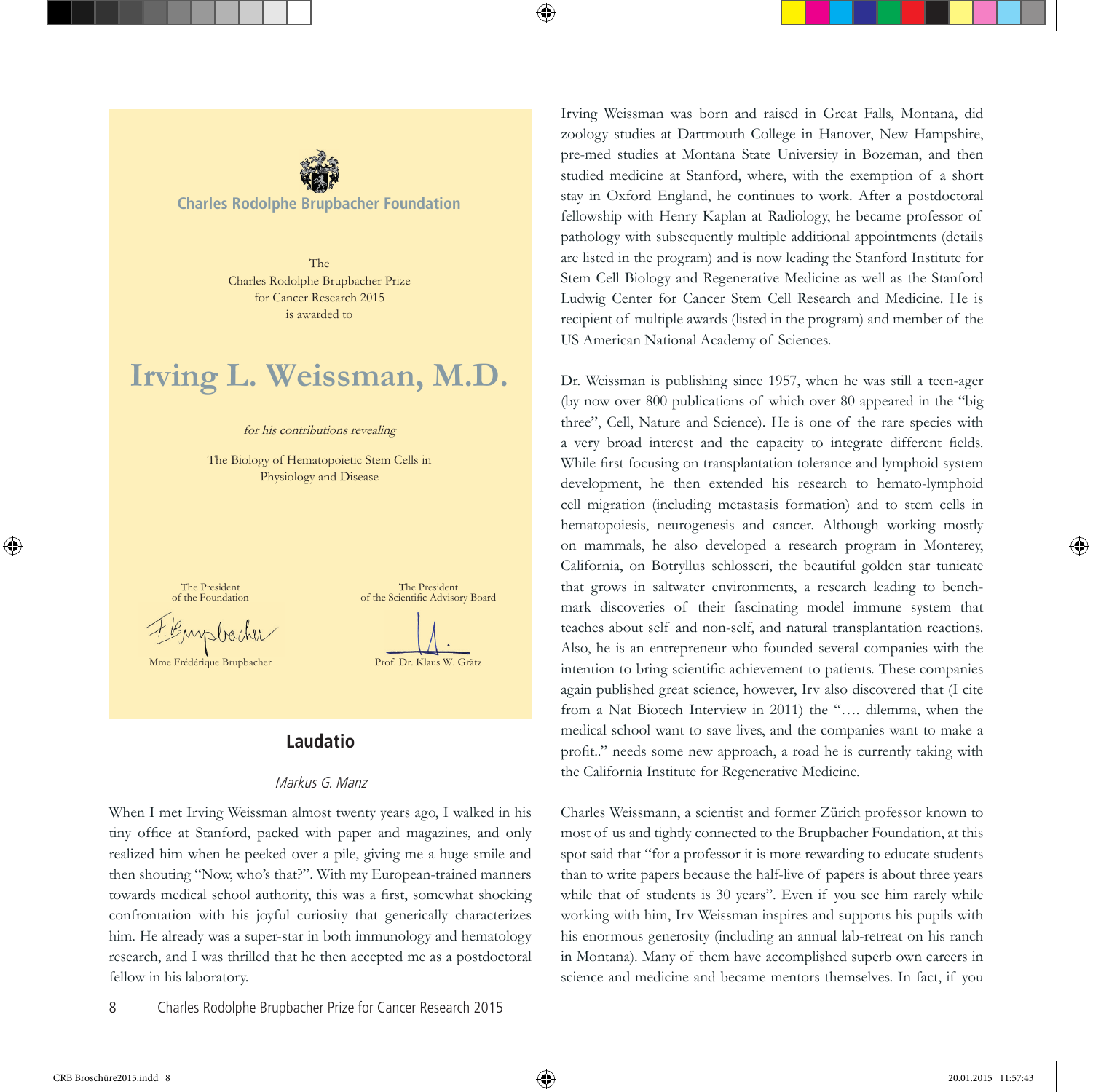go to international hematopoiesis, stem cell or immunology meetings, you always will find multiple former lab-members being prominently present, and ready for an ad hoc lab-meeting.

To laude Irv Weissman's achievements relevant for the here given award, I try to sketch hemato-lymphopoiesis in a nutshell: The hematolymphatic system is a paradigmatic, somatic stem-cell supported organ that serves as a "role-model" for both deciphering physiology and pathophysiology, as well as applying radically new therapeutic approaches. Hematopoietic stem cells (HSCs) are a very rare population of cells in the bone marrow that self-renew, and, through a series of differentiation and expansion steps, can give rise to all mature blood cells throughout the life of an individual. The hematopoietic system is one of the organs of the body with the highest proliferative activity. Amazingly, blood production seems rarely limited by HSC function, at least in young and middle-aged individuals. Indeed, HSCs can be transferred from donors to recipients, and, although only a small fraction of donor HSCs are used, they can expand in the recipient to reach similar homeostatic pool-sizes. However, once HSCs are compromised by either not producing enough offspring (leading to aplasia) or by proliferating uncontrolled (leading to leukemia), the consequences for the individual are massive.

Irv Weissman's groundbreaking identification and isolation of HSCs first in mice in 1988 and subsequently in humans in 1992, followed by deciphering the earliest developmental steps toward lympho- and myelopoieis in both species, his discoveries on aging in stem-cell systems, and finally his contributions to understanding pathways of stem cell to cancer transitions, and the ways the innate immune system might control these neoplastic cells, set the foundation for an enormous, lasting eruption of research and knowledge in the field.

All this and the continuous energy to translate science into better medicine make Irv Weissman a role-model and scientific giant. Congratulations Irv, today this is rewarded with the Charles Rodolphe Brupbacher Foundation Prize for Cancer Research!

#### **Irving L. Weissman**

#### Summary Curriculum vitae



- **Appointment** Institute for Stem Cell Biology and Regenerative Medicine Stanford University
- **Address** 265 Campus Drive West, Room G3167 Stanford, CA 94305-5461

#### **Stanford University Directorships/Professorships**

Director, Stanford Institute for Stem Cell Biology and Regenerative Medicine Director, Stanford Ludwig Center for Cancer Stem Cell Research and Medicine Virginia and D. K. Ludwig Professor for Clinical Investigation in Cancer Research Professor of Pathology, Developmental Biology, and, by courtesy, Biological Sciences and Neurosurgery Director, Stanford Cancer Center (2005–2008) Chairman, Stanford University Immunology Program (degree-granting), 1986 – 2001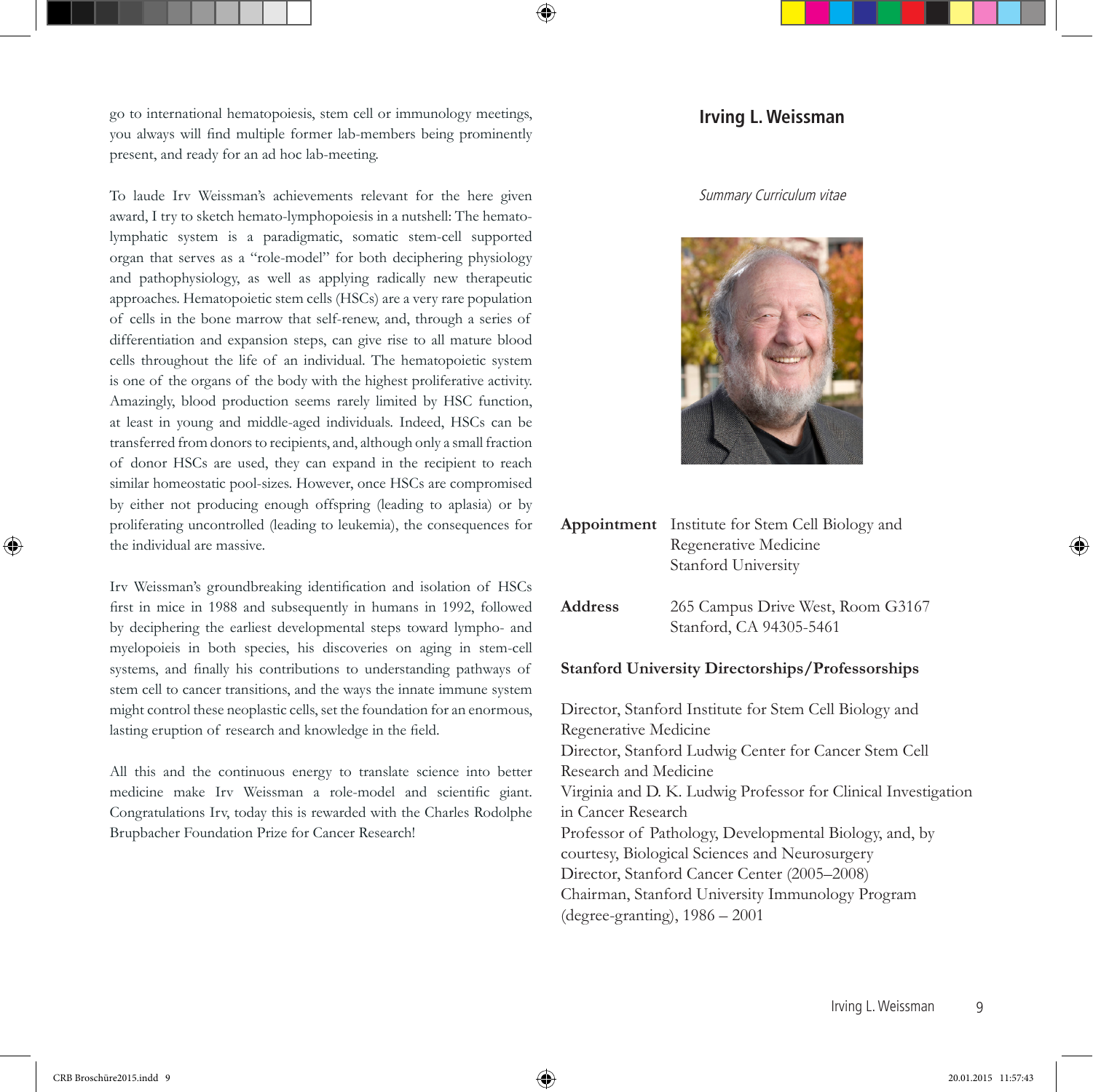#### **Education**

| Stanford University, Stanford - California             | $6/65 - 6/67$  |
|--------------------------------------------------------|----------------|
| (Postdoctoral Fellow, H.S. Kaplan)                     |                |
| Oxford University, Oxford - England                    | $5/64 - 12/64$ |
| (Experimental Pathology)                               |                |
| Stanford University, Stanford - California             | $9/60 - 6/65$  |
| (Medicine), M.D., 1965                                 |                |
| Montana State University, Bozeman - Montana            | $9/59 - 6/60$  |
| (Pre-Med), B.S., 1961                                  |                |
| Dartmouth College, Hanover - New Hampshire 9/57 - 6/59 |                |
| (Zoology)                                              |                |

## **Fellowships**

- Faculty Research Awardee, American Cancer Society (National), 1974 – 1978
- Josiah Macy Foundation Scholar, 1974 1975
- Senior Dernham Fellow, California Division of the American Cancer Society (National), 1969 – 1973
- NIH Postdoctoral Fellowship, Department of Radiology, Stanford University School of Medicine, 1965 – 1967
- NIH Student Traineeship, Cellular Immunology Research Unit, MRC, Sir William Dunn School of Pathology, Oxford University, Oxford, England, under Professor J.L. Gowans, F.R.S., Director of Unit, 1964
- NIH Student Traineeship, Department of Radiology, Stanford University School of Medicine, under Dr. Henry S. Kaplan, Professor and Chairman of the Department of Radiology, 1961 – 1964
- Montana Cancer Society Student Research Fellow at the Laboratory for Experimental Medicine, Montana Deaconess Hospital, Great Falls, Montana, under Dr. E. J. Eichwald, Director of Laboratories, Chief Editor, Transplantation Bulletin (now Transplantation), 1956 – 1961

## **Awards & Honors**

- 2014 Elected, Fellow, American Association for Cancer Research, Philadelphia, Pennsylvania
- 2013 Award of Honor, The Radiological Society of North America, Chicago, Illinois
- 2013 Charles Rodolphe Brupbacher Prize for Cancer Research, Charles Rodolphe Brupbacher Foundation, Zurich, Switzerland (notified in 2013 that this will be awarded in 2015)
- 2013 Alumni Achievement Award, College of Letters & Science, Montana State University, Bozeman, Montana
- 2013 Agency for Science, Technology and Research (A\*Star) National Day Award, The Public Service Medal (Friends of Singapore), A\*Star, Republic of Singapore
- 2013 Max Delbruck Medal of the Max Delbruck Center, Berlin, for research that has a fundamental biomedical impact and a broad interdisciplinary perspective
- 2012 Hall of Fame, Montana BioScience Alliance, Montana
- 2012 Bennett J. Cohen Award, University of Michigan, Ann Arbor, Michigan
- 2011 National Academy of Sciences Council, National Academy of Sciences, Washington, DC
- 2011 Commencement speaker, PhD graduates, University of Southern California Medical School
- 2010 President, International Society for Stem Cell Research
- 2010 Simon M. Shubitz Award for Excellence in the Field of Cancer Research, University of Chicago, Chicago, Illinois
- 2010 Honorary Investigator, State Key Laboratory of Experimental Hematology, Institute of Hematology and Blood Disease Hospital, Chinese Academy of Medical Sciences & Peking Union Medical College, China
- 2010 Honorary Professor, Peking Union Medical College, China
- 2009 Honorary Director of the Center for Biotech and BioMedicine and the Shenzhen Key Lab of Gene & Antibody Therapy, Graduate School of Shenzhen, Tsinghau Universit, China
- 2009 The Cockrell Foundation Award in Clinical or Translational Research, The Methodist Hospital Research Institute, Houston, Texas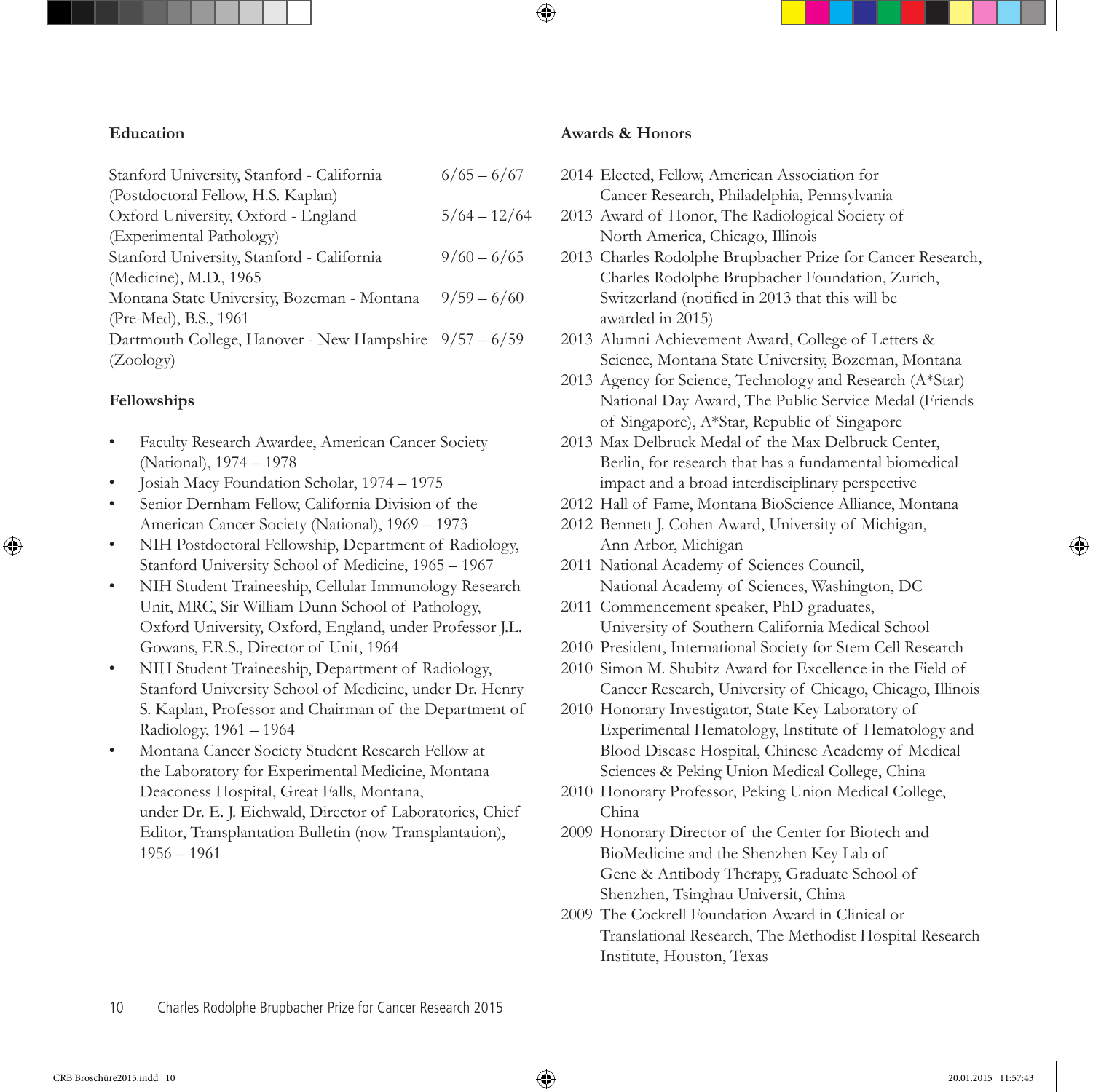- 2009 Rosenstiel Award, Brandies University, Waltham, Massachusetts (shared with Shinya Yamanaka and John Gurdon)
- 2009 Passano Award, The Passano Foundation, Baltimore, Maryland
- 2008 Elected to American Philosophical Society, Philadelphia, Pennsylvania
- 2008 Fellow, American Association for the Advancement of Sciences, Chicago, Illinois
- 2008 Robert Koch Award, Koch Foundation, Berlin, Germany (shared with Shinya Yamanaka and Hans Scholer)
- 2007 Honoree of the Arthritis Foundation of Northern California Chapter's 2007 Tribute Dinner
- 2007 I. & H. Wachter Award, I. & H. Wachter Foundation
- 2007 Doctor of Science (Honoris Causa), Mount Sinai School of Medicine, New York City, New York
- 2006 John Scott Award, City of Philadelphia, Philadelphia, Pennsylvania
- 2006 American-Italian Cancer Foundation Prize for Scientific Excellence in Medicine, New York City, New York
- 2006 Honorary Doctorate, Columbia University, New York City, New York
- 2006 The Commonwealth Club of California 18th Annual Distinguished Citizen Award
- 2005 Jeffrey Modell "Dare to Dream" Award, Jeffrey Modell Foundation
- 2005 The Linus Pauling Medal for Outstanding Contributions to Science, Stanford University
- 2004 New York Academy of Medicine Medal for Distinguished Contributions to Biomedical Research
- 2004 Alan Cranston Awardee, Alliance for Aging Research
- 2004 Jessie Stevenson Kovalenko Medal, National Academy of Sciences Council
- 2004 Rabbi Shai Shacknai Memorial Prize in Immunology and Cancer Research, The Lautenberg Center for General and Tumor Immunology
- 2003 J. Allyn Taylor International Prize in Medicine
- 2003 Commencement Speaker to Ph.D. Graduates in Molecular and Cell Biology, University of California, Berkeley
- 2003 Society of Neurological Surgeons Bass Award
- 2003 American Diabetes Association Elliott Proctor Joslin Medal
- 2002 Commencement Speaker to all Graduates (MS, MD, PhD), Stanford University School of Medicine
- 2002 Election to the Institute of Medicine of the National Academy of Sciences
- 2002 Basic Cell Research Award by the American Society of Cytopathology
- 2002 Van Bekkum Stem Cell Award
- 2002 Association of American Cancer Institutes 2002 Distinguished Scientist Award
- 2002 California Scientist of the Year
- 2001 Ellen Browning Scripps Society Medal
- 2001 Irvington Institute Immunologist of the Year
- 1999 E. Donnall Thomas Prize to recognize pioneering research achievements in hematology, American Society of Hematology
- 1999 Leukemia Society of America de Villier's International Achievement Award
- 1997 Election to the American Academy of Microbiology
- 1995 Elected Honorary Member, Israel Immunological Society
- 1994 President, American Association of Immunologists
- 1994 Montana Conservationist of the Year Award
- 1993 Selected Top 100 Alumni of Montana State University
- 1992 Election to the California Academy of Medicine
- 1992 Honorary Doctor of Science Degree from Montana State University
- 1990 Election as a Fellow of the American Association for the Advancement of Science
- 1990 Election to the American Academy of Arts and Sciences
- 1989 Pasarow Award for Outstanding Contribution to Cancer Biology
- 1989 The Harvey Lecture
- 1989 Election to the National Academy of Sciences
- 1987 Karel and Avice Beekhuis Professor of Cancer Biology
- 1987 Kaiser Award for Excellence in Preclinical Teaching
- 1986 Outstanding Investigator Award, National Institutes of Health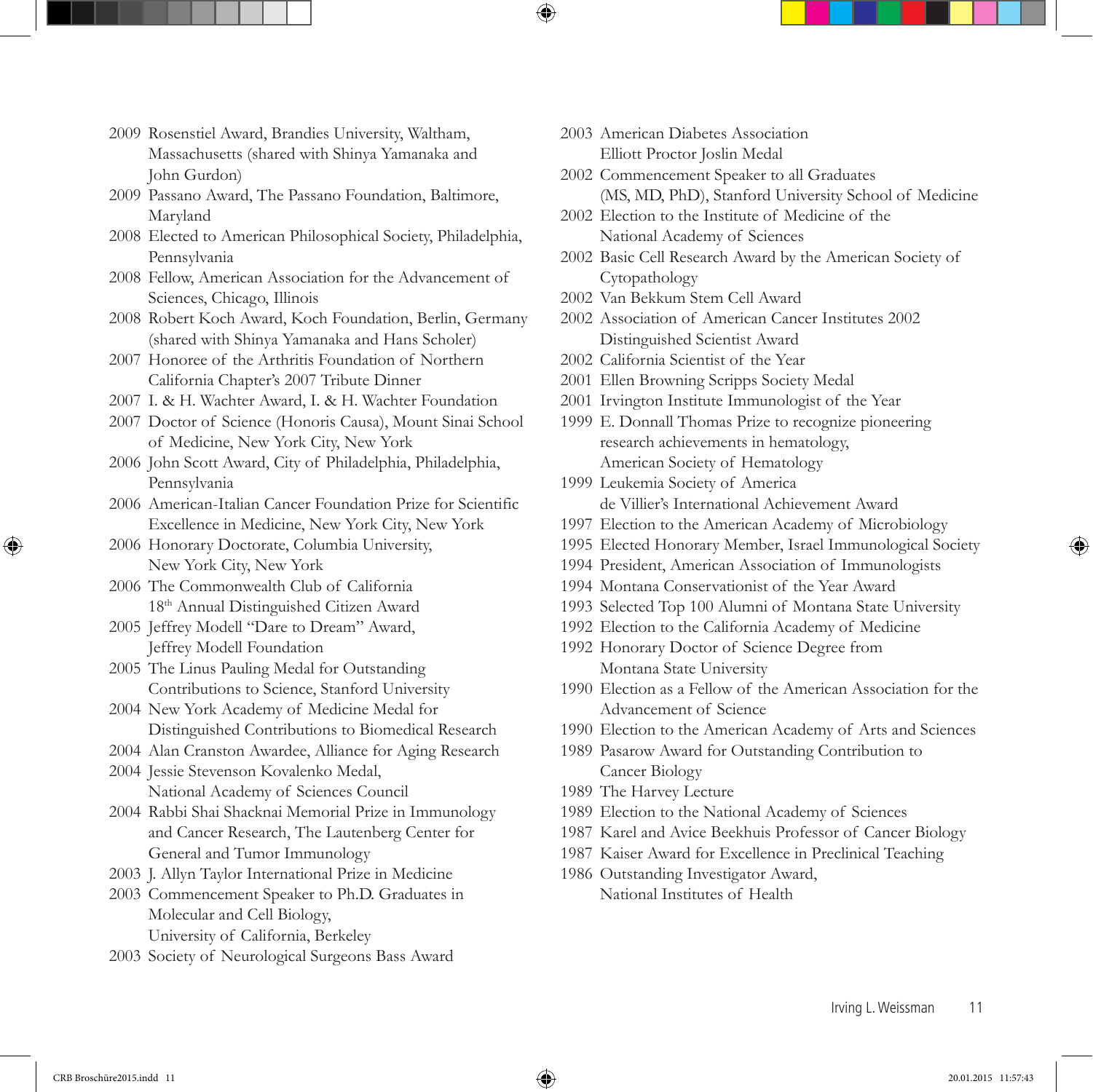## **Main Research Interests**

- Leukemia and cancer stem cells; programmed cell removal pathways
- Hematopoietic stem and progenitor cells
- Central nervous system stem and progenitor cells
- Lymphocyte differentiation
- Homing receptors
- Normal and neoplastic hematolymphoid development
- Phylogeny of stem cells and alloreactivity in protochordates

## **Research & Professional Experience**

- Director, Stanford Institute for Stem Cell Biology and Regenerative Medicine, 2002 – present
- Director, Stanford Ludwig Center for Cancer Stem Cell Research and Medicine, 2007 – present
- Professor, Department of Neurosurgery, Department of Medicine, Stanford University Medical Center, 2004 – present (by courtesy)
- Director, Institute of Cancer/Stem Cell Biology and Regenerative Medicine, 2003 – 2006
- Director Stanford Cancer Center, 2006 2010
- Professor, Department of Biology, Stanford University, 1990 – present (by courtesy)
- Professor, Department of Developmental Biology, Stanford University, 1989 – present
- Karel E. Beekhuis Professor of Cancer Biology, 1987 – 2005
- Chairman, Stanford University Immunology Program (degree-granting), 1986 – 2001
- Professor, Department of Pathology, Stanford University, 1981 – present
- Investigator, Howard Hughes Medical Institute, Stanford University, 1990 – 1992
- Associate Professor, Department of Pathology, Stanford University, 1974 – 1981
- Assistant Professor, Department of Pathology, Stanford University, 1969 – 1974
- Research Associate, Department of Radiology, Stanford University, 1967 – 1968
- Elected Member, Steering Committee, Stanford Medical School Faculty Senate
- Elected Member, Stanford University Faculty Senate President's Office
- Elected Member, Steering Committee [Committee of Five], Stanford University Faculty Senate – President's Office
- Premed Advisor All Chicano and Native American Premeds, Academic Affairs Office, 1968 – 1988
- Member, Stanford Medical Scientist Training Program
- Director, Stanford Medical Scientist Training Program
- Executive Committee, Stanford Medical School

## **Biotechnology Boards**

- Founder and Director, Cellerant, Inc., 2000 2010
- Scientific Advisory Board, Fate Therapeutics, 2009–2010
- Co-founder, Stem Cells, Inc., Director, Chair of SAB, 1998 – present
- Member, Board of Directors, SyStemix, 1988 1997
- Chairman, Scientific Advisory Board, SyStemix, 1988 – 1997
- Co-founder, SyStemix, 1988
- Scientific Advisory Board, (Founding) T Cell Sciences, 1988 – 1992
- Scientific Advisory Board, (Founding) DNAX, 1981 – 1992
- Scientific Advisory Board (Founding), Amgen, 1981 – 1989

12 Charles Rodolphe Brupbacher Prize for Cancer Research 2015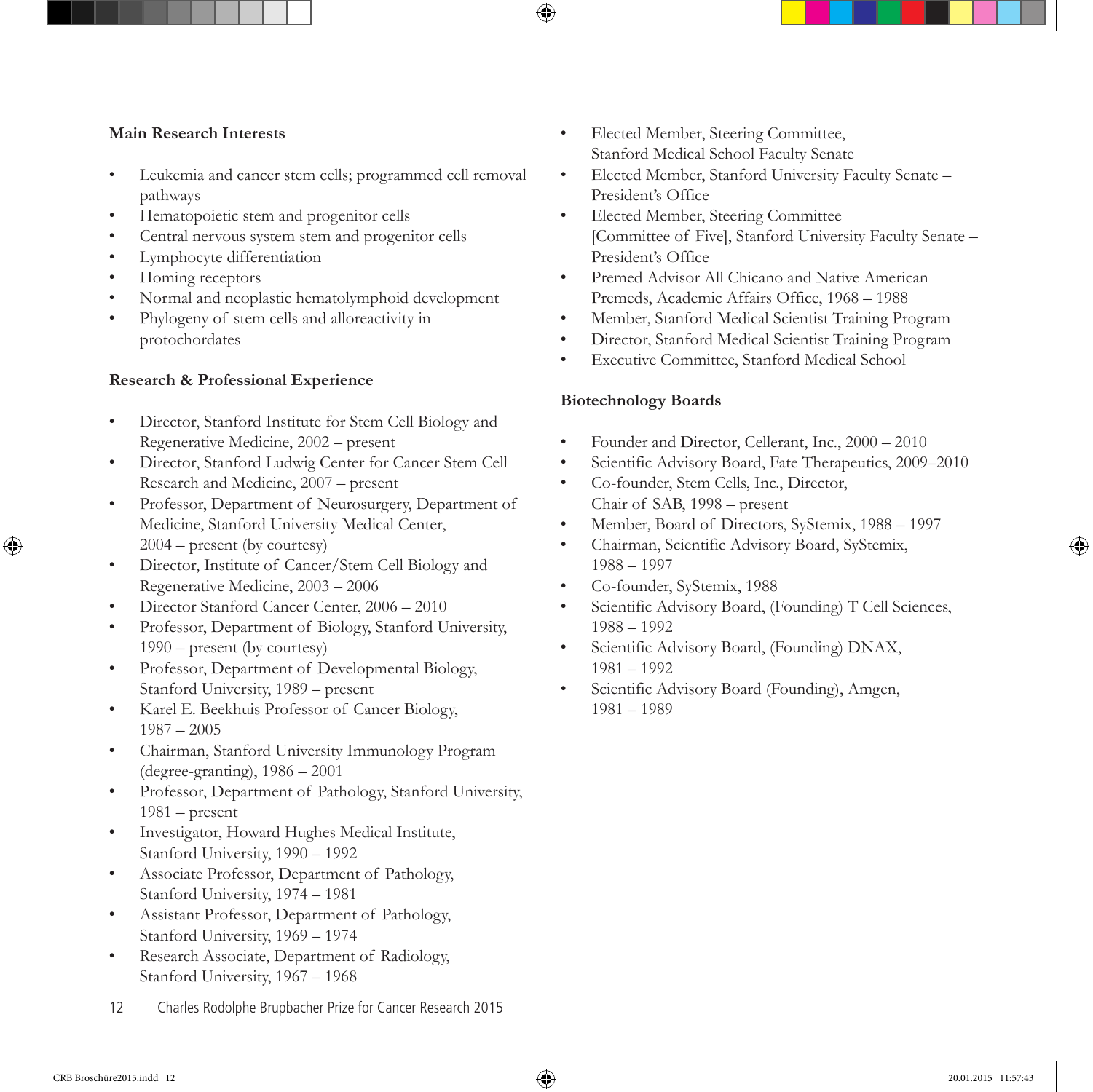#### **The view from stem cell land: Stem cell biology in regeneration and cancer**

#### Irving Weissman

In 1961 as a first year medical student at Stanford University, enrolled in a medical school that provided nearly 40% of our time during all 5 years of medical school to pursue scholarly and scientific research, I bumped into Henry Kaplan, a leading physician-scientist who had provided me with a lab and the example of how to translate discoveries to medical advances. He showed me a paper written by James Till and Ernest McCulloch in the journal Radiation Research that demonstrated that bone marrow transplants at limiting numbers into lethally irradiated mice led to a cell dose-dependent formation of donor cell colonies, each of which had several cells in the monocyte, granulocyte, megakaryocytic, and erythroid lineages. While Till and McCulloch were cautious at that time not to call the colony forming cells blood-forming, or hematopoietic stem cells [HSC], that was the beginning of the field of stem cell biology.

Over 25 years later my group developed the method that isolated bloodforming stem cells in mice and humans, and then began the process to identify and isolate each stage of development from stem cell to blood cell. In our earliest experiments we showed that mouse HSC were the only active cells in bone marrow transplants that led to rapid and sustained regeneration of the blood forming system in irradiated mice. Human HSC, as we isolated them were the only cells in the tube, and therefore were essentially free of the contaminating cancer cells found in blood forming tissues of people with metastatic breast cancers or aggressive lymphomas.

We therefore moved rapidly at a company I co-founded, SyStemix, to test whether cancer-free HSC taken from a patient could be used to regenerate the blood forming system of patients receiving potentially lethal doses of combination chemotherapy, the higher doses given to eliminate even more cancer cells in the body. Although even our early results in progression-free survival of these patients were much better than restoring patients with the unmodified bone marrow or mobilized blood that was the standard of care at the time, the large pharma that bought SyStemix decided to close down the program mid-trial. . When a decade and a half later, years after the trial was complete we checked the results from women with stage IV metastatic breast cancer treated at Stanford with either cancer-free HSC or cancer-contaminated mobilized blood, at 12-15 years post-transplant 33% of the patients receiving cancer-free HSC were alive vs only 7% of those receiving mobilized blood.

The closure of the program by the pharma also brought to a halt the regenerative medicine program we had established in SyStemix, to use pure donor HSC, free of contaminating donor T cells, to regenerate the system of recipients without causing a graft vs host disease from the immunocompetent T cells in the donor graft. We planned to replace the host defective hematopoietic cells that were the cause of deficiency diseases such as severe combined immune deficiency [SCID], sickle cell and Mediterranean anemias, and genetic autoimmune disorders such as lupus, type 1 diabetes, and multiple sclerosis. We had already shown in mice that the pure HSC, lacking T cells, engrafted but did not cause graft vs host disease, the constant side affect of such transplants that causes morbidity and mortality and is countered only by lifelong immunosuppression. We had also shown that any organ or tissue graft from the HSC donor was accepted with no requirement for immunosuppression other than for conditioning of the host to accept the HSC. We had also shown that HSC from donor mice cured SCID, and if given early enough from donors lacking the genetic predilection for autoimmune diseases, prevented progression to type 1 diabetes, or to death by renal failure in lupus mice. Late stage diabetic NOD mice could be cured with a co-transplant of HSC and insulin-producing cells from the HSC donor.

One problem with HSC transplants for regenerative medicine is the necessity, currently, to take the patients close to mortality by the drugs and irradiation used to make space for new HSC, and to eliminate the immune reactive T cells and NK cells that reject allografts. In the past 15 years we have found antibodies to T cells, and in mice to NK cells, that remove the need for the immunosuppressive properties of these conditioning regimens. Recently we have found antibodies that selectively deplete HSC and their early progenitors, and these enable mice with SCID to be saved with T cell free healthy MHC matched HSC. We have found an antibody counterpart for humans, and have current funding to carry out T cell free HSC transplants into SCID children [who have lost their grafts or have no suitable donor] with antibody conditioning. This line of investigation could lead to a new era of regenerative medicine in which patients are conditioned with antibodies, probably in the outpatient setting, and transplanted with HSC from a living donor who could also be an organ donor, or in the more distant future when both HSC and tissue stem cells derived from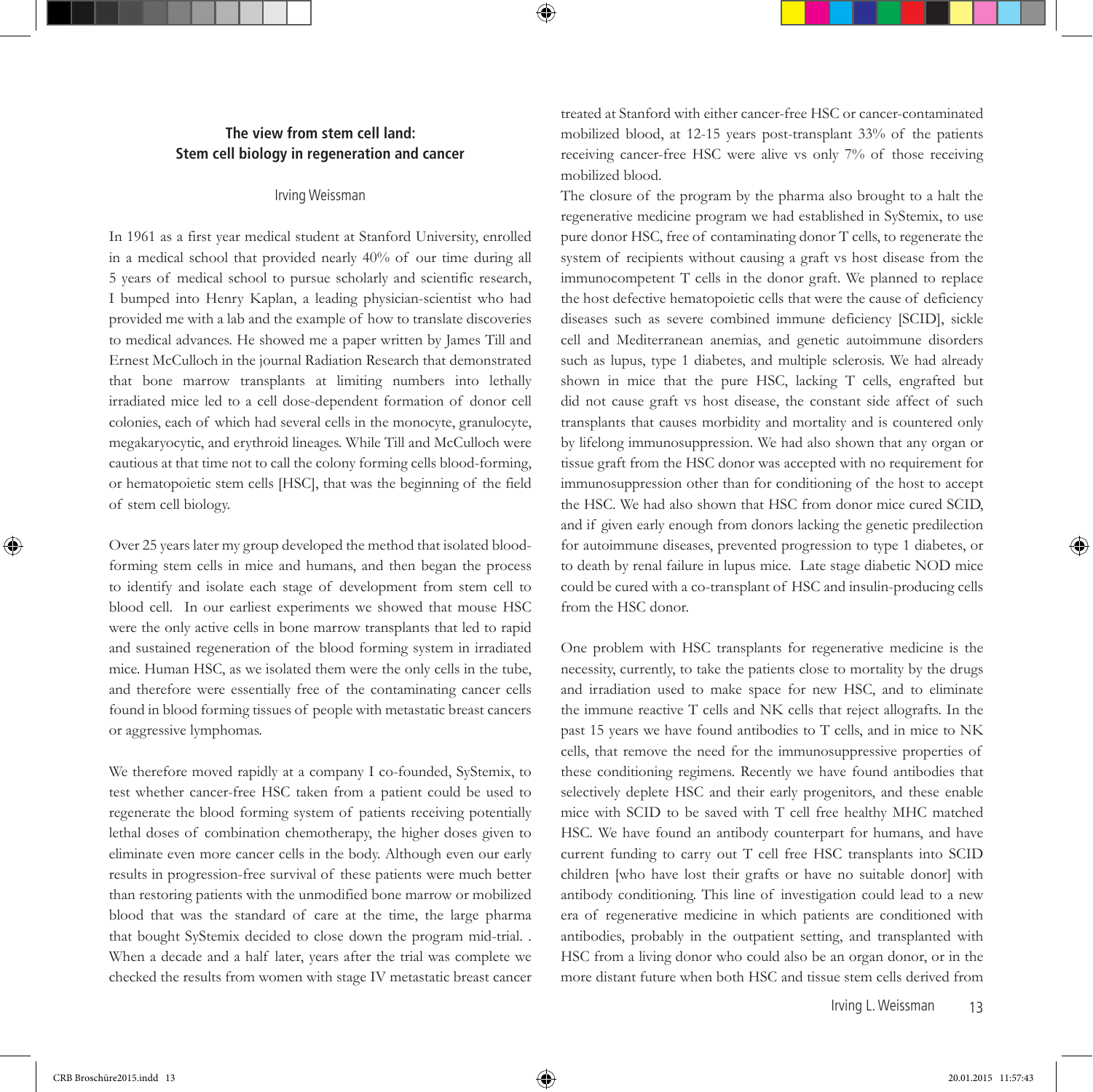the same pluripotent stem cell line [ES or iPS] could be co-transplanted into HLA matched patients.

When we had finally identified and isolated mouse HSC and the cells that made up the progenitors for blood, it became clear that only HSC of all of these cells could self-renew. This came at a time when we and others were finding oncogenes or cancer-enabling or promoting genes that could not endow self-renewal. John Dick has proposed that in human acute myelogenous leukemias [AML] a leukemia stem cell [LSC] existed that shared properties with HSC, and he suggested could be HSC. That would allow genes that don't cause self-renewal to accumulate in HSC that were in transit to becoming LSC. However, in the late 1990s we found that mouse AML LSCs were at the granulocytemacrophage progenitor [GMP] stage, and that LSC from a particular kind of human AML were at the multipotent progenitor [MPP] stage, one or a few stages below HSC, cells that usually can't self-renew and that fail in bone marrow transplants. So how did the genes that don't cause self-renewal appear in human AMLs? The clue came from finding a particular genetic change, called a chromosomal translocation wherein two different chromosomes break apart, and can re-join with the wrong partner chromosome. The joining point can make an oncogene, such as bcr to abl in chronic myelogenous leukemia, or in our case, with the leukemias we studied, joining aml1 to eto to make a fusion gene, aml1-eto. While the particular unique translocation [which had to begin in a single cell] was found in every MPP LSC in the patient, the same translocation was in a small percent of normal HSC, and these cells were normal in making all kinds of blood without making leukemias. We proposed that the mutations or inherited changes in gene expression that play roles in cancer development, here leukemia development, but did not encode the property of self-renwal, had to occur in a 'clone' of HSC derived from the first mutation in a single HSC, that could accrue the other mutations or altered gene expressions one at a time over a very long time interval. By identifying all of the mutations in the leukemia cells of a particular patient, we could prepare DNA probes specific for each mutation in that patient. We then isolated from the patient HSC, and put one HSC per well in a culture dish. We could then give factors to the HSC that make it grow and differentiate to MPP and GMP and the other progenitors, and then test each 'clone' with the entire set of DNA probes. We found that we could find many HSC with no mutations, some with only mutation 1, others with mutations w and 2 [but none with 2 alone], and others with 1 and 2 and 3, etc. We had shown the order of mutations for each leukemia, that the mutations

established a clone of HSC that self-renew and gradually acquire more mutations, and that the entire process except for the last mutation occurred in HSC –like self renewing cells. The last mutation occurred in the MPP stage for several independent AMLs, and the mutations, e.g. flte internal tandem repeat or K-ras give massive proliferative capacity to the clone, hence, leukemia. We found that in chronic myelogenous leukemia [CML] the early mutation, translocation of bcr to abl, occurs in HSC, causing a very slowly progressive proliferative disorder. When the CML abruptly takes off and will kill the patient in weeks, the HSC clone with bcr-abl gave rise to a GMP that had turned on a highly proliferative gene called beta-catenin, a gene whose activity drives HSC and brain stem cells and intestinal stem cells, to name a few. So in CML progression, as in AML, early mutations prepare the cell to survive proliferation and host surveillance, and later mutations drive the cell to proliferate massively and overgrow the original organ in which the cells reside. But what about host surveillance to guard against cancer development?

This answer came from a parallel set of studies we made with blood cells. In the 1980s it became apparent the programmed cell death [PCD] of aberrant of infected cells was a property that cancer cells somehow evaded. A cell death pathway, in fact several cell death pathways were revealed; e.g., aberrant cells can signal through p53, a protein that is turned on by many alterations within a cell that could compromise the cell's functions. Complete loss of p53 expression is a hallmark of many cancers, and so we now call p53 a tumor suppressor gene. Other cells can gain expression of bcl2 or related genes, whose function is to block PCD in cells that need it, but which can be a positive stimulus to cancer, and is called an oncogene or protooncogene. To study bcl2 in the blood forming system we made mice that overexpressed bcl2 only in the GMP and its progeny white blood cells. One type of white cell, the neutrophile, normally had a 1-2 day lifespan in the body, and that didn't increase with bcl2 expression, even though these cells didn't die over many days in a test tube by themselves. But in the body they disappeared at a rate that their numbers never increased in the blood or tissues. We then found that both about to die neutrophiles [about 12 hours old from their birthdate]and the deathless bcl2 neutrophiles put on their surface 'eat me' signals for roaming scavenger cells called macrophages. So bcl2 blocked PCD, but didn't block programmed cell removal [PrCR]. The property of PrCr in dying cells allows them to finish the dying process inside of macrophages instead of out in the tissues, where their death would cause inflammation[ coined as 'death induced inflammation' by a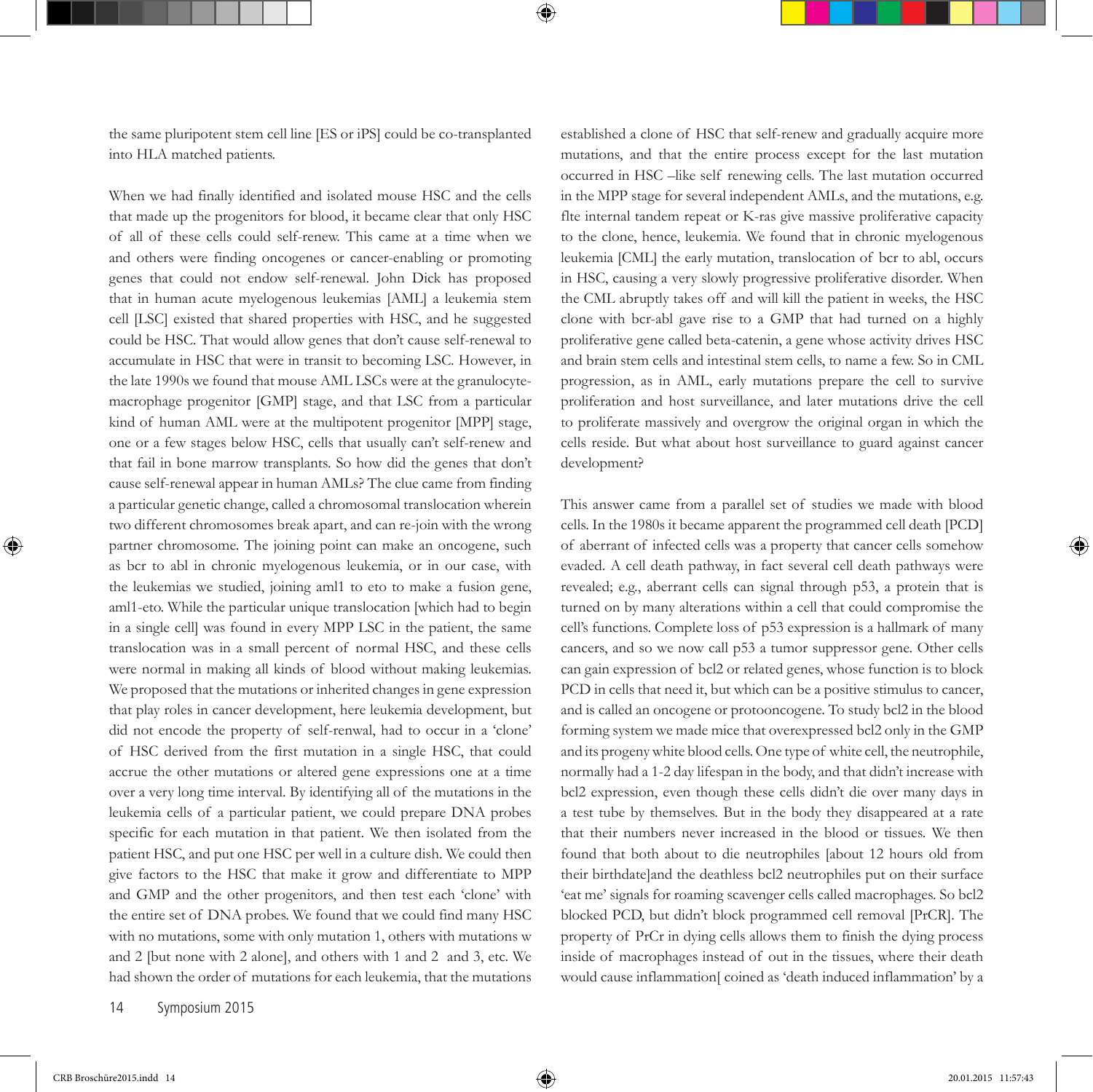former Brupbacher awardee, Michael Karin]. PrCR therefore appeared to be a process to prevent death induced inflammation. This all became clearer when in 1998 David Traver and I looked at genes expressed in mouse LSC but not normal mouse GMP; of the many overexpresses genes , the highest change was in a gene called CD47. In 2000 Oldenberg and Lindberg published that CD47 was an age marker on mouse red blood cells, working by acting as a ligand for a macrophage receptor called Sirp.a. Binding CD47 to Sirp.a temporarily paralyzes the macrophage so that it can't eat the cell to which it is attached as it scans blood and tissues for cells with eat me signals. So a 'don't eat me' signal comes up in all mouse leukemias. When we found that human AMLs also selectively expressed more CD47 than normal MPPs or HSCs, it was time to see how 'don't eat me' plays a role in cancer development. In a large series of experiments using patient primary solid tumors or AML or lymphomas we could show that all overexpressed CD47, that the leukemias and lymphomas at least co-expressed a protein on their surface called calreticulin, which is an 'eat me ' signal for macrophages, and that blocking CD47 with antibodies caused macrophages to eat the leukemia cells, and blocking both CD47 and calretiulin on the same cell with antibodies resulted in no eating of the leukemia cells by macrophages. The anti-CD47 blocking antibody enabled all human cancer cells to be eaten in a petri dish by human macrophages, and we therefore wondered if it could be a cancer therapeutic. We found that all human solid tumors, leukemias, lymphomas, etc. that transplant into mice that lack the T cell, B cells, and natural killer cells that would reject human tissues in mice could grow until the mouse was infused with the anti-human CD47 blocking antibody; the antibody led to massive tumor phagocytosis and death inside macrophages, sometime curing the mouse, sometimes just slowing the tumor down, but in all cases eliminating the seeds of tumors at distant sites called metastases. The antibodies that block the don't eat me CD47 synergized with other anticancer antibodies that improve phagocytosis, so that anti-CD47 plus rituximab cures most malignant lymphomas growing in mice, that anti-CD47 plus Herceptin synergizes to eliminate the most aggressive her<sub>2</sub>+ breast cancers growing in immune deficient mice, etc. With the help of funding from the Ludwig Institute and from the California Institute of Regenerative Medicine our university team has made and 'humanized' our best anti-CD47 blocking antibody, done the types of toxicity testing and antibody dosing that usually happens in biotechs or pharma, and we have submitted an IND application to the US Federal Drug Administration, were approved to begin clinical trials, and they have begun at Stanford.

This is where we are, largely, in tracking stem cells and cancer stem

cells, leaving out other work the lab does. We have brought together strands of data and observation on stemness, stem cell self-renewal, precancerous progression in tissue stem cells, and the phenomenon of PrCR and its blockade in all cancers to clinical translation, and we are trying to keep it in the university long enough so that no pharma or biotech licensee can close it down as the less favorable commercial opportunity.

#### References:

Weissman IL (1988): Approaches to an understanding of pathogenetic mechanisms in AIDS. Rev Infect Dis 10:385–98.

Spangrude GJ et al (1988): Purification and characterization of mouse hematopoietic stem cells. Science 241:58–62.

McCune JM et al (1988). The SCID-hu mouse: murine model for the analysis of human hematolymphoid differentiation and function. Science 241:1632–9.

Baum CM et al (1992): Isolation of a candidate human hematopoietic stem-cell population. Proc Natl Acad Sci U S A. 89:2804–8.

Lagasse E, Weissman IL (1994): bcl-2 inhibits apoptosis of neutrophils but not their engulfment by macrophages. J Exp Med 179:1047–52.

Weissman IL (2000): Translating stem and progenitor cell biology to the clinic: barriers and opportunities. Science. 287:1442–6.

Uchida N et al (2000): Direct isolation of human central nervous system stem cells. Proc Natl Acad Sci U S A. 97:14720–5.

Reya T et al (2001): Stem cells, cancer, and cancer stem cells. Nature. 414:105–11.

Weissman IL (2002): Stem cells − scientific, medical, and political issues. N Engl J Med 346:1576–9.

Jamieson CH et al (2004): Granulocyte-macrophage progenitors as candidate leukemic stem cells in blast-crisis CML. N Engl J Med 351: 657–67.